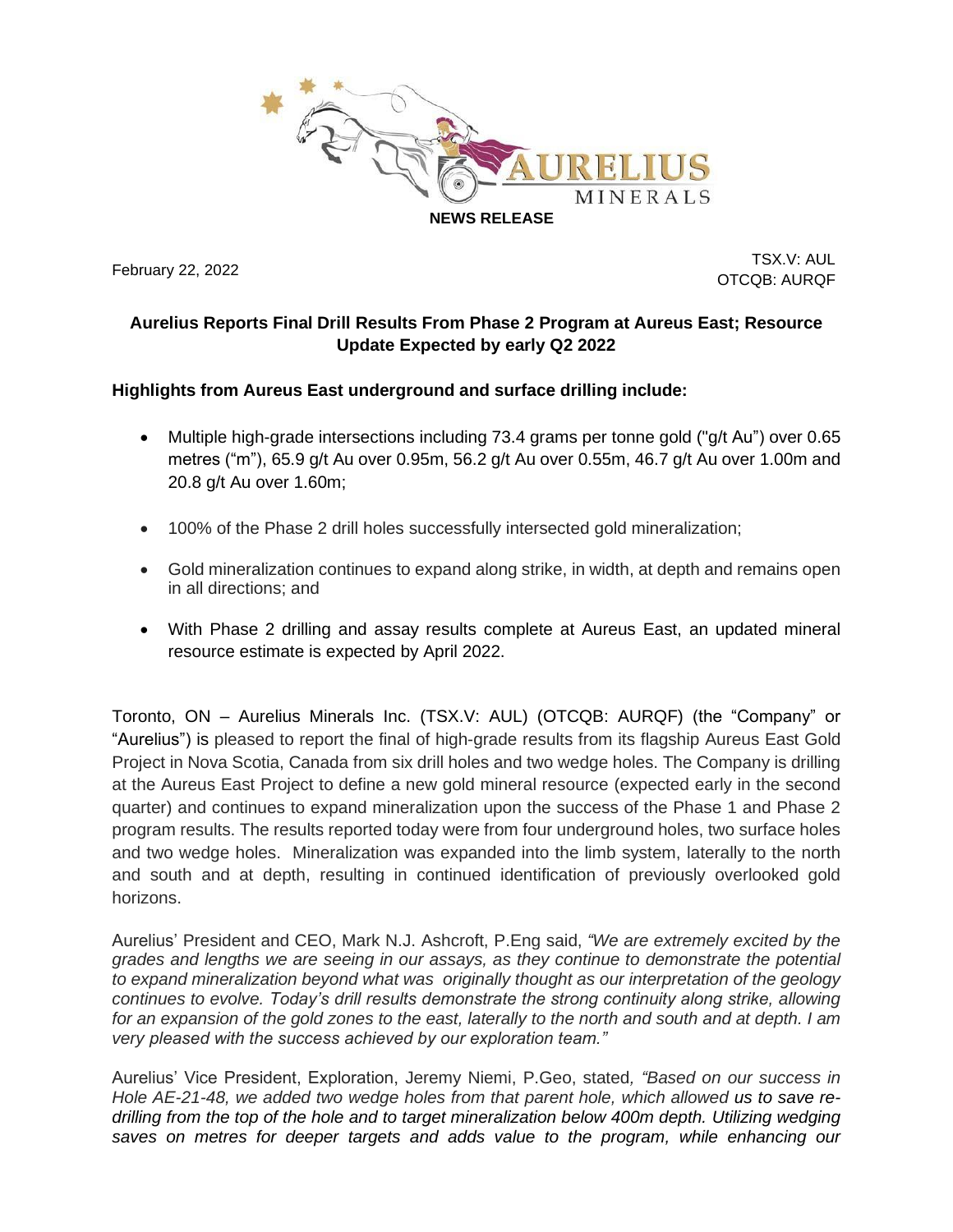*interpretation of the lower portions of the deposit. Step-outs from wedges refine our understanding* in the newly drilled area and enhance our interpretation of the resource model. Limbs of the gold *horizons have expanded to the north and south of the saddle, which occurs along the axis of the anticline controlling the gold mineralization."*

*"Gold mineralization continues to expand at depth and remains open. In the first two phases of our program, we completed 49 holes, along with two wedge holes, with a 100% success rate of intersecting mineralization. In Phase 2 of our drill program, we completed more than 12,000m of drilling and with all of these drill results from Aureus East now back from the lab, we anticipate the final interpretation of results and their incorporation into the updated mineral resource estimate within the next six to eight weeks."*



Figure 1: Core photo showing multiple occurrences of visible gold in drill core from AE-21-047 at a depth of 176.70m – 0.8m sample graded 19.4 g/t Au.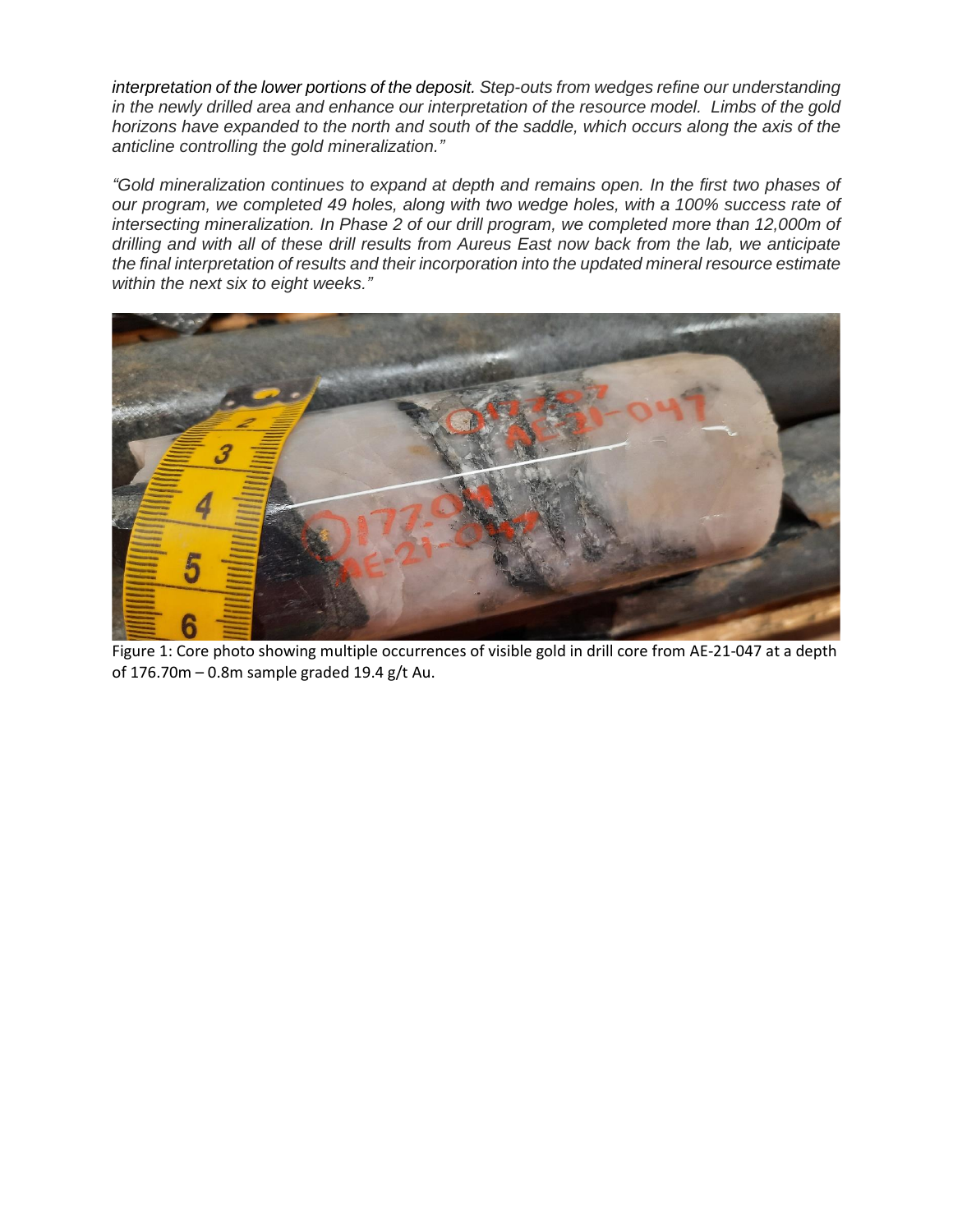

Figure 2. Longitudinal section of the Aureus East Gold Project, showing released holes and pad locations, and highlights of intersections exceeding >20 g/t Au.



Figure 3. Plan view of Aureus East Gold Project surface infrastructure and pad locations over compiled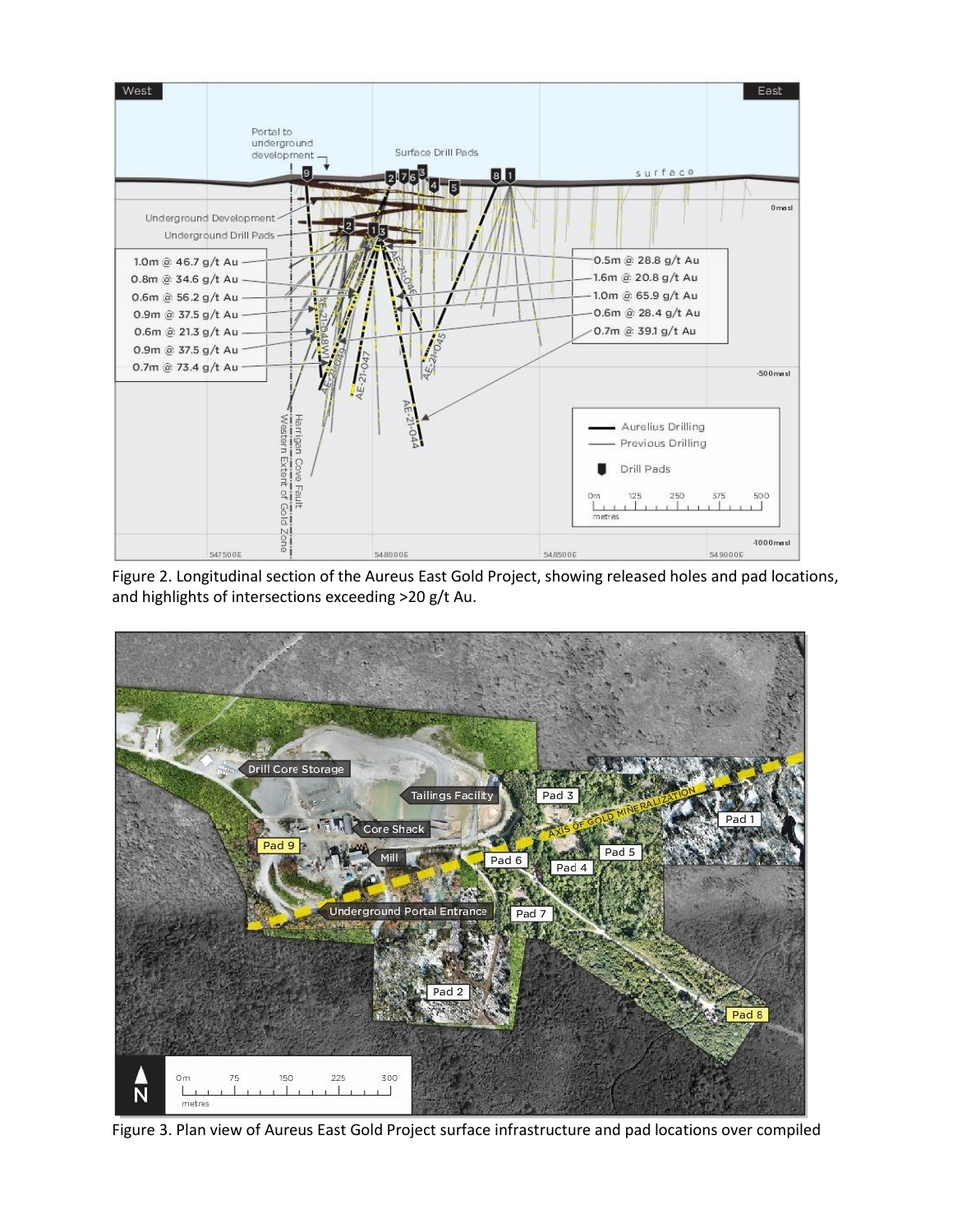drone imagery from 2021.

### **Update on Current and Upcoming On-site Activities**

Having completed Phase 2 drilling at Aureus East, the near-term focus has shifted to a recently initiated underground channel sampling and mapping program. Aurelius believes there is considerable opportunity to identify continuous mineralization directly adjacent to the existing underground development infrastructure. Channel sampling in the underground drifts, where saddle reefs are exposed, will be the priority in this area. The sampling program includes the walls and floor in multiple gold zones, which already contain known gold mineralization, and its results will be incorporated into the geological interpretation of the gold zones as part of the upcoming mineral resource estimate for Aureus East. Nordmin Engineering has been retained to prepare the updated mineral resource estimate, expected by early in the second quarter of 2022.

Regarding the Aureus East Project, the Ministry of Environment and Climate Change has directed the Company that it will require the completion of a Class 1 environmental assessment ("Class 1 EA") to review the proposed reopening, and expansion, of the Aureus East Gold Project. The Company will engage in the process of completing the Class 1 EA in conjunction with the release of the updated mineral resource estimate and a preliminary economic assessment.

| Pad            | Hole ID     | From (m) | To(m)  | Length (m) | Au g/t |
|----------------|-------------|----------|--------|------------|--------|
| S <sub>8</sub> | AE-21-045   | 333.95   | 334.70 | 0.75       | 4.01   |
| S8             | AE-21-045   | 427.60   | 428.40 | 0.80       | 5.38   |
|                |             |          |        |            |        |
| S9             | AE-21-048   | 207.85   | 208.80 | 0.95       | 10.5   |
| S9             | AE-21-048   | 403.20   | 404.10 | 0.90       | 37.5   |
| S <sub>9</sub> | AE-21-048   | 494.30   | 495.65 | 1.35       | 9.67   |
| S9             | including   | 495.10   | 495.65 | 0.55       | 21.3   |
|                |             |          |        |            |        |
| W              | AE-21-048W1 | 441.50   | 442.00 | 0.50       | 10.6   |
|                |             |          |        |            |        |
| W              | AE-21-048W2 | 481.55   | 484.40 | 2.85       | 5.40   |
| W              | including   | 483.60   | 484.40 | 0.80       | 17.2   |
| W              | AE-21-048W2 | 505.75   | 506.65 | 0.90       | 27.9   |
|                |             |          |        |            |        |
| UG3            | AE-21-044   | 22.00    | 38.00  | 16.00      | 2.01   |
| UG3            | including   | 22.00    | 22.50  | 0.50       | 28.8   |
| UG3            | AE-21-044   | 177.75   | 190.00 | 12.25      | 3.41   |
| UG3            | including   | 177.75   | 183.00 | 5.25       | 6.97   |
| UG3            | including   | 177.75   | 179.35 | 1.60       | 20.8   |
| UG3            | AE-21-044   | 205.45   | 207.30 | 1.85       | 34.2   |
| UG3            | including   | 205.45   | 206.40 | 0.95       | 65.9   |
|                |             |          |        |            |        |
| UG3            | AE-21-047   | 32.10    | 34.75  | 2.65       | 18.4   |
| UG3            | including   | 32.10    | 33.10  | 1.00       | 46.7   |
| UG3            | AE-21-047   | 254.50   | 266.45 | 11.95      | 2.07   |
| UG3            | including   | 254.50   | 258.20 | 3.70       | 4.92   |

Table 1. Highlights from remaining holes of Phase 2 drill program at Aureus East.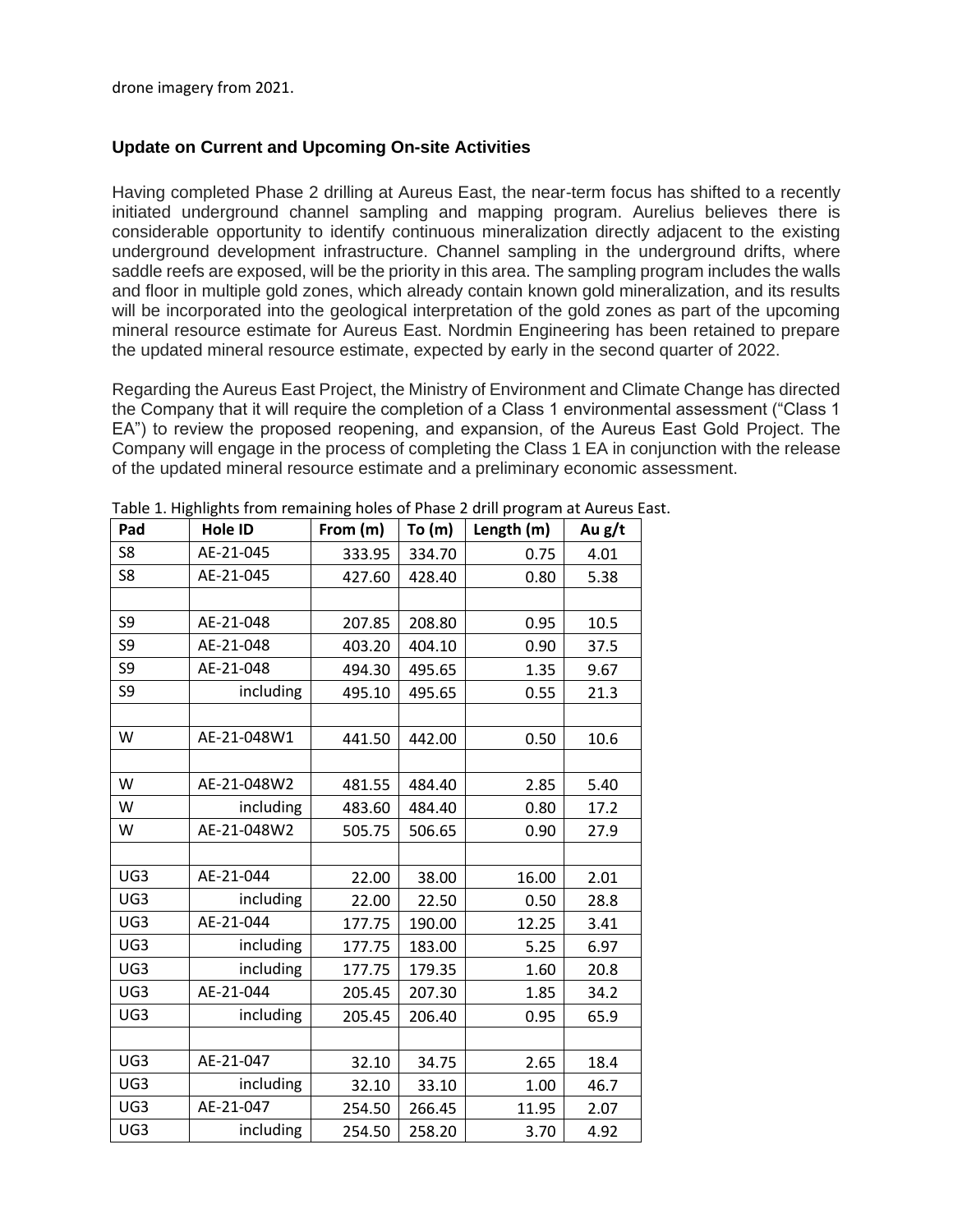| Pad             | <b>Hole ID</b> | From (m) | To(m)  | Length (m) | Au $g/t$ |
|-----------------|----------------|----------|--------|------------|----------|
| UG3             | including      | 257.25   | 258.20 | 0.95       | 17.1     |
|                 |                |          |        |            |          |
| UG <sub>3</sub> | AE-21-049      | 176.70   | 232.90 | 56.20      | 1.53     |
| UG3             | including      | 176.70   | 198.00 | 21.30      | 3.49     |
| UG3             | including      | 176.70   | 177.50 | 0.80       | 34.6     |
| UG <sub>3</sub> | including      | 179.20   | 187.00 | 7.80       | 5.02     |
| UG3             | including      | 179.20   | 179.75 | 0.55       | 56.2     |
| UG3             | AE-21-049      | 332.00   | 360.00 | 28.00      | 2.51     |
| UG <sub>3</sub> | including      | 332.00   | 343.70 | 11.70      | 3.70     |
| UG3             | including      | 332.00   | 332.60 | 0.60       | 28.4     |
| UG3             | including      | 342.75   | 343.70 | 0.95       | 18.0     |
| UG <sub>3</sub> | including      | 350.10   | 351.40 | 1.30       | 13.3     |
| UG3             | including      | 356.50   | 358.00 | 1.50       | 5.33     |
| UG <sub>3</sub> | AE-21-049      | 394.00   | 396.40 | 2.40       | 20.7     |
| UG3             | including      | 395.75   | 396.40 | 0.65       | 73.4     |

Table 2. Hole location, final depth and orientation for reported holes.

|        |             |                |                 |        |                |         | <b>Wedge Start</b> |
|--------|-------------|----------------|-----------------|--------|----------------|---------|--------------------|
| Pad    | Hole ID     | <b>Easting</b> | <b>Northing</b> | Length | <b>Azimuth</b> | Dip     | Depth              |
| AE UG3 | AE-21-044   | 548018         | 4979937         | 645    | 100            | $-77$   |                    |
| AE S8  | AE-21-045   | 548368         | 4979751         | 651    | 315            | -60     |                    |
| AE UG3 | AE-21-046   | 548019         | 4979937         | 306    | 95             | -65     |                    |
| AE UG3 | AE-21-047   | 548015         | 4979937         | 495    | 235            | $-76$   |                    |
| AE S9  | AE-21-048   | 547794         | 4979963         | 648    | 165            | $-74.5$ |                    |
| Wedge* | AE-21-048W1 | 547794         | 4979963         | 182    | 165            | $-70$   | 403                |
| Wedge* | AE-21-048W2 | 547794         | 4979963         | 300    | 163            | $-71$   | 216.4              |
| AE UG3 | AE-21-049   | 548015         | 4979937         | 507    | 245            | -65     |                    |

\*Note: Holes AE-21-48W1 and AE-21-48W2 utilized a downhole wedge within AE-21-48 and share the collar location and the start depth down hole AE-21-48 is indicated in the table above.

Table 3. Reported intervals from underground drilling at Aureus East Gold Project.

| Pad             | <b>Hole ID</b> | From (m) | To (m) | Length (m) | Au $g/t$ |
|-----------------|----------------|----------|--------|------------|----------|
| UG <sub>3</sub> | AE-21-044      | 0.00     | 1.59   | 1.59       | 0.71     |
| UG3             | AE-21-044      | 2.88     | 3.50   | 0.62       | 3.14     |
| UG <sub>3</sub> | AE-21-044      | 22.00    | 38.00  | 16.00      | 2.01     |
| UG <sub>3</sub> | including      | 22.00    | 22.50  | 0.50       | 28.8     |
| UG3             | including      | 30.00    | 30.50  | 0.50       | 4.17     |
| UG <sub>3</sub> | including      | 33.10    | 36.00  | 2.90       | 4.33     |
| UG <sub>3</sub> | AE-21-044      | 65.80    | 67.50  | 1.70       | 1.31     |
| UG3             | AE-21-044      | 113.50   | 117.00 | 3.50       | 0.74     |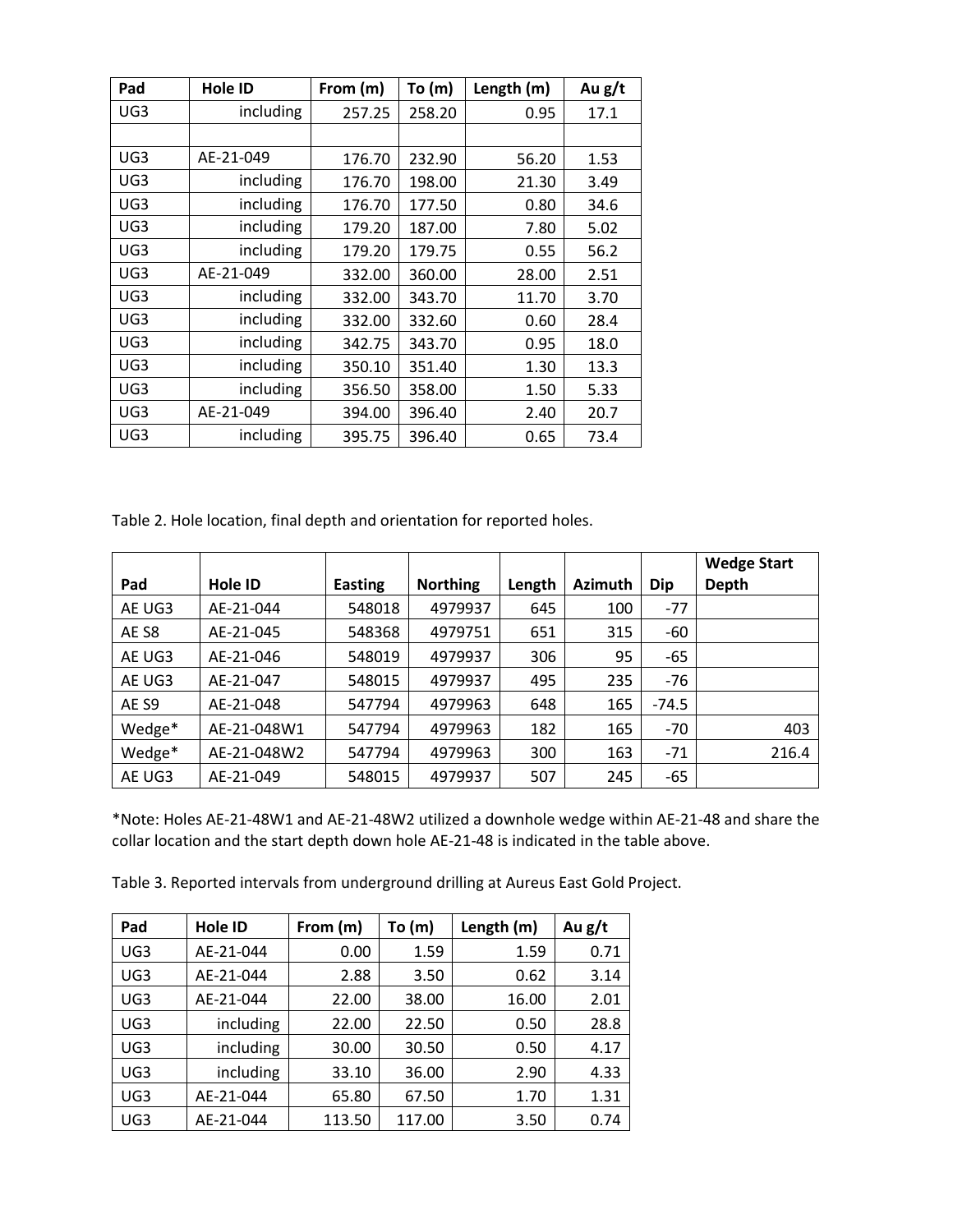| Pad | Hole ID   | From (m) | To $(m)$ | Length (m) | Au g/t |
|-----|-----------|----------|----------|------------|--------|
| UG3 | AE-21-044 | 149.00   | 149.80   | 0.80       | 3.00   |
| UG3 | AE-21-044 | 177.75   | 190.00   | 12.25      | 3.41   |
| UG3 | including | 177.75   | 183.00   | 5.25       | 6.97   |
| UG3 | including | 177.75   | 179.35   | 1.60       | 20.8   |
| UG3 | including | 185.00   | 190.00   | 5.00       | 1.02   |
| UG3 | AE-21-044 | 205.45   | 207.30   | 1.85       | 34.2   |
| UG3 | including | 205.45   | 206.40   | 0.95       | 65.9   |
| UG3 | AE-21-044 | 216.00   | 220.20   | 4.20       | 0.50   |
| UG3 | AE-21-044 | 228.75   | 229.50   | 0.75       | 0.75   |
| UG3 | AE-21-044 | 241.80   | 242.80   | 1.00       | 0.71   |
| UG3 | AE-21-044 | 254.85   | 257.35   | 2.50       | 0.54   |
| UG3 | AE-21-044 | 263.65   | 264.60   | 0.95       | 1.20   |
| UG3 | AE-21-044 | 282.40   | 283.08   | 0.68       | 0.73   |
| UG3 | AE-21-044 | 285.18   | 287.00   | 1.82       | 0.77   |
| UG3 | AE-21-044 | 291.40   | 295.50   | 4.10       | 3.72   |
| UG3 | including | 291.40   | 292.40   | 1.00       | 5.83   |
| UG3 | including | 294.50   | 295.50   | 1.00       | 8.24   |
| UG3 | AE-21-044 | 321.10   | 321.90   | 0.80       | 5.51   |
| UG3 | AE-21-044 | 338.50   | 339.10   | 0.60       | 0.52   |
| UG3 | AE-21-044 | 351.00   | 352.85   | 1.85       | 0.64   |
| UG3 | AE-21-044 | 369.50   | 370.20   | 0.70       | 5.40   |
| UG3 | AE-21-044 | 396.00   | 399.37   | 3.37       | 0.71   |
| UG3 | AE-21-044 | 443.50   | 444.00   | 0.50       | 3.20   |
| UG3 | AE-21-044 | 448.80   | 449.80   | 1.00       | 0.76   |
| UG3 | AE-21-044 | 470.00   | 471.00   | 1.00       | 0.59   |
| UG3 | AE-21-044 | 507.50   | 515.50   | 8.00       | 1.23   |
| UG3 | including | 507.50   | 508.13   | 0.63       | 8.61   |
| UG3 | AE-21-044 | 557.10   | 557.80   | 0.70       | 39.1   |
| UG3 | AE-21-044 | 564.50   | 570.00   | 5.50       | 3.40   |
| UG3 | including | 569.15   | 570.00   | 0.85       | 18.4   |
| UG3 | AE-21-044 | 620.00   | 621.00   | 1.00       | 2.53   |
|     |           |          |          |            |        |
| UG3 | AE-21-046 | 2.80     | 3.60     | 0.80       | 0.8    |
| UG3 | AE-21-046 | 38.00    | 38.50    | 0.50       | 0.85   |
| UG3 | AE-21-046 | 43.50    | 44.30    | 0.80       | 0.55   |
| UG3 | AE-21-046 | 75.13    | 77.00    | 1.87       | 0.88   |
| UG3 | AE-21-046 | 100.85   | 102.15   | 1.30       | 5.24   |
| UG3 | including | 100.85   | 101.50   | 0.65       | 9.84   |
| UG3 | AE-21-046 | 118.00   | 119.00   | 1.00       | 1.00   |
| UG3 | AE-21-046 | 163.00   | 164.00   | 1.00       | 4.45   |
| UG3 | AE-21-046 | 240.00   | 240.80   | 0.80       | 4.26   |
| UG3 | AE-21-046 | 292.20   | 293.00   | 0.80       | 6.96   |
|     |           |          |          |            |        |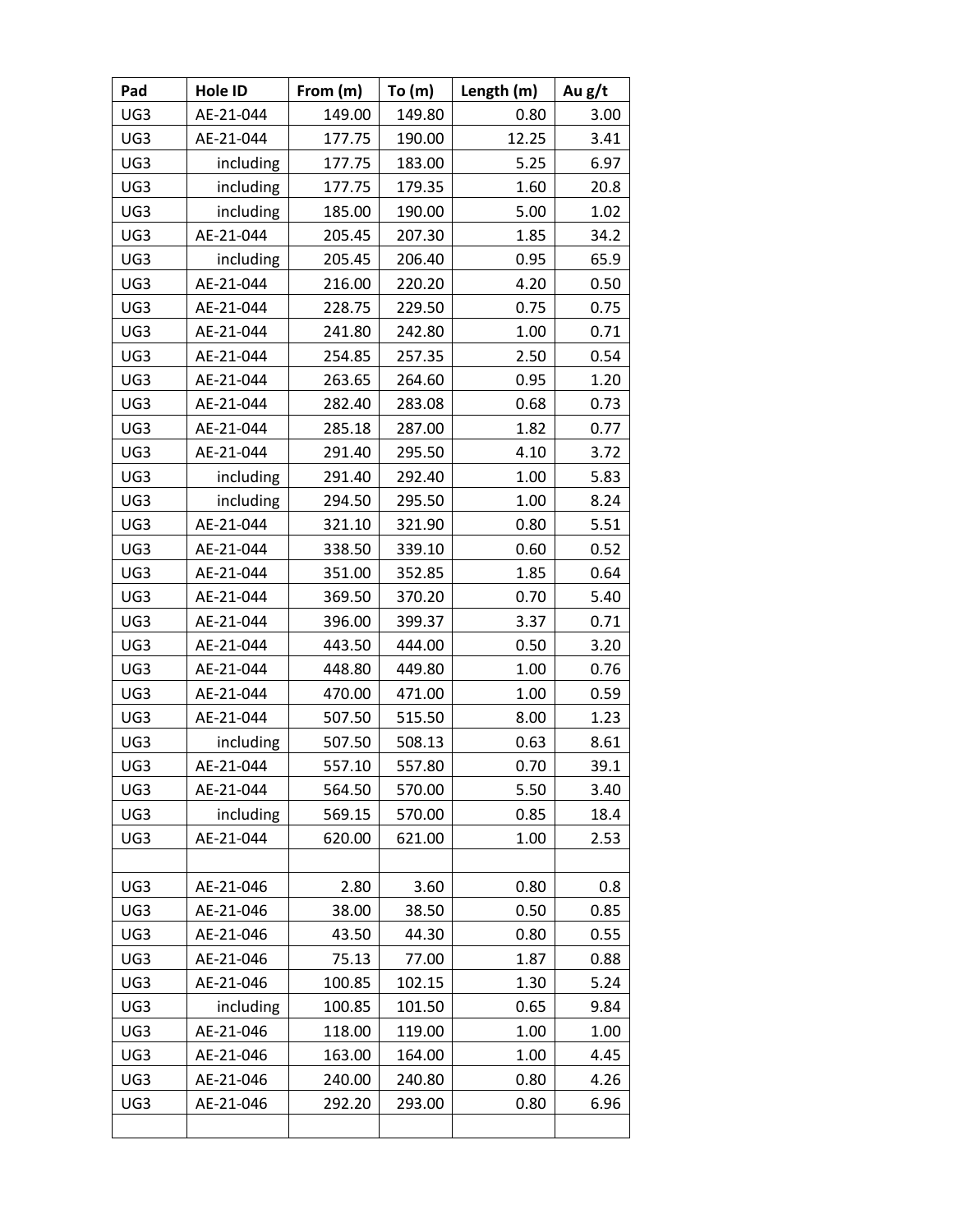| Pad | Hole ID   | From (m) | To (m) | Length (m) | Au g/t |
|-----|-----------|----------|--------|------------|--------|
| UG3 | AE-21-047 | 27.60    | 28.40  | 0.80       | 1.07   |
| UG3 | AE-21-047 | 32.10    | 34.75  | 2.65       | 18.4   |
| UG3 | including | 32.10    | 33.10  | 1.00       | 46.7   |
| UG3 | AE-21-047 | 62.60    | 64.60  | 2.00       | 1.53   |
| UG3 | AE-21-047 | 89.55    | 93.10  | 3.55       | 1.35   |
| UG3 | AE-21-047 | 97.00    | 98.65  | 1.65       | 0.69   |
| UG3 | AE-21-047 | 110.65   | 111.50 | 0.85       | 4.18   |
| UG3 | AE-21-047 | 123.40   | 125.10 | 1.70       | 0.84   |
| UG3 | AE-21-047 | 144.40   | 146.00 | 1.60       | 2.14   |
| UG3 | AE-21-047 | 176.70   | 180.00 | 3.30       | 5.71   |
| UG3 | including | 176.70   | 177.50 | 0.80       | 19.4   |
| UG3 | AE-21-047 | 191.70   | 192.70 | 1.00       | 0.82   |
| UG3 | AE-21-047 | 197.00   | 201.10 | 4.10       | 0.96   |
| UG3 | AE-21-047 | 206.00   | 207.75 | 1.75       | 0.67   |
| UG3 | AE-21-047 | 209.35   | 210.25 | 0.90       | 1.13   |
| UG3 | AE-21-047 | 225.00   | 226.50 | 1.50       | 0.67   |
| UG3 | AE-21-047 | 254.50   | 266.45 | 11.95      | 2.07   |
| UG3 | including | 254.50   | 258.20 | 3.70       | 4.92   |
| UG3 | including | 257.25   | 258.20 | 0.95       | 17.1   |
| UG3 | including | 265.55   | 266.45 | 0.90       | 5.68   |
| UG3 | AE-21-047 | 281.50   | 286.00 | 4.50       | 3.72   |
| UG3 | including | 281.50   | 282.63 | 1.13       | 12.4   |
| UG3 | AE-21-047 | 292.30   | 293.00 | 0.70       | 3.30   |
| UG3 | AE-21-047 | 309.00   | 310.65 | 1.65       | 11.4   |
| UG3 | AE-21-047 | 329.65   | 330.20 | 0.55       | 6.04   |
| UG3 | AE-21-047 | 380.65   | 385.70 | 5.05       | 3.01   |
| UG3 | including | 383.40   | 384.70 | 1.30       | 8.65   |
| UG3 | AE-21-047 | 449.00   | 477.60 | 28.60      | 0.72   |
| UG3 | including | 449.73   | 450.60 | 0.87       | 7.71   |
| UG3 | AE-21-047 | 486.00   | 487.50 | 1.50       | 6.26   |
|     |           |          |        |            |        |
| UG3 | AE-21-049 | 2.00     | 2.50   | 0.50       | 2.55   |
| UG3 | AE-21-049 | 21.25    | 21.80  | 0.55       | 7.95   |
| UG3 | AE-21-049 | 22.50    | 24.00  | 1.50       | 1.16   |
| UG3 | AE-21-049 | 31.00    | 33.80  | 2.80       | 2.35   |
| UG3 | including | 32.00    | 32.80  | 0.80       | 4.84   |
| UG3 | AE-21-049 | 65.80    | 67.20  | 1.40       | 0.69   |
| UG3 | AE-21-049 | 93.15    | 93.85  | 0.70       | 0.72   |
| UG3 | AE-21-049 | 95.35    | 96.25  | 0.90       | 0.98   |
| UG3 | AE-21-049 | 116.10   | 116.85 | 0.75       | 0.68   |
| UG3 | AE-21-049 | 128.50   | 129.30 | 0.80       | 2.19   |
| UG3 | AE-21-049 | 137.50   | 138.30 | 0.80       | 1.38   |
| UG3 | AE-21-049 | 145.25   | 146.80 | 1.55       | 0.65   |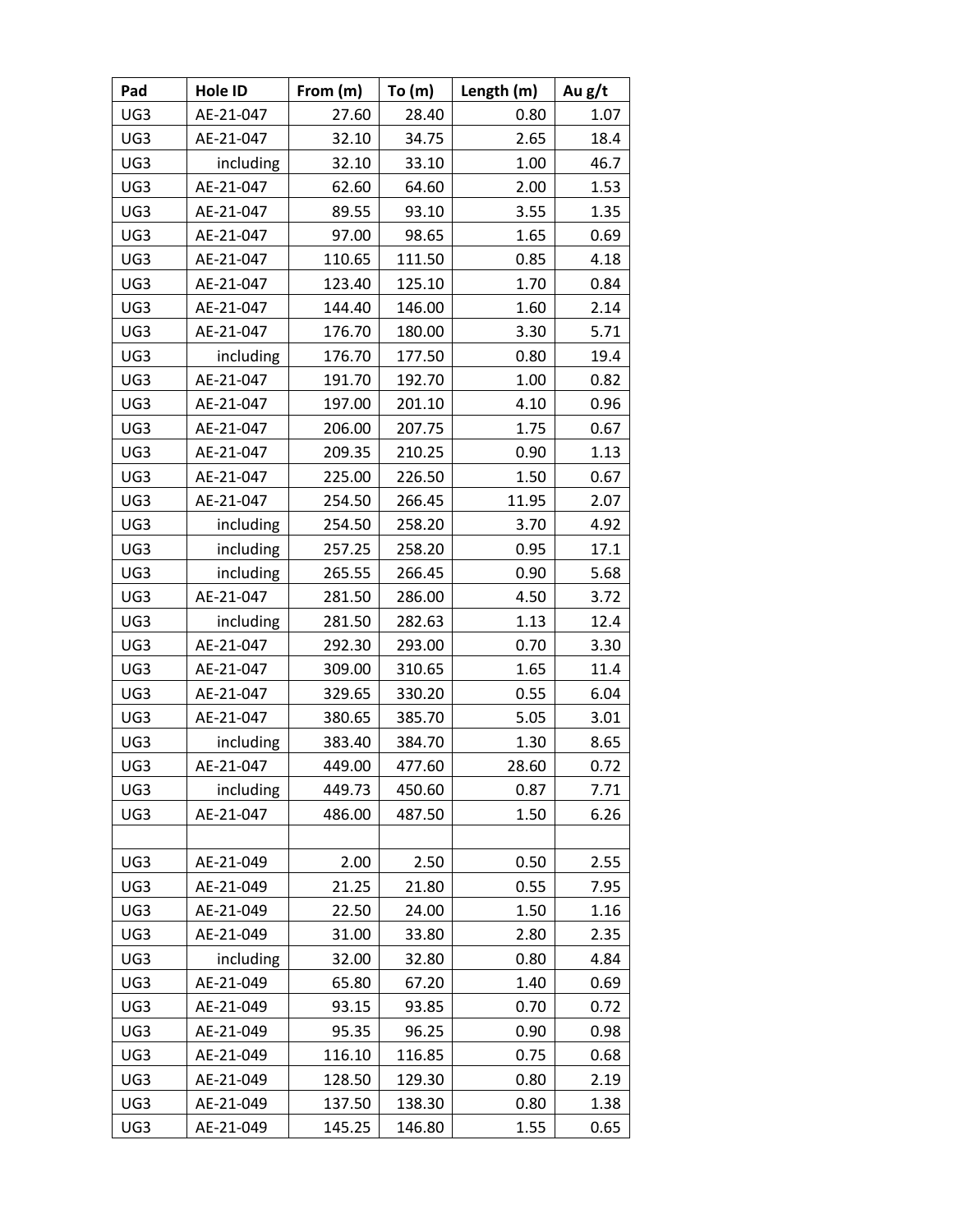| Pad | Hole ID   | From (m) | To $(m)$ | Length (m) | Au g/t |
|-----|-----------|----------|----------|------------|--------|
| UG3 | AE-21-049 | 151.40   | 152.30   | 0.90       | 3.63   |
| UG3 | AE-21-049 | 176.70   | 232.90   | 56.20      | 1.53   |
| UG3 | including | 176.70   | 198.00   | 21.30      | 3.49   |
| UG3 | including | 176.70   | 177.50   | 0.80       | 34.6   |
| UG3 | including | 179.20   | 187.00   | 7.80       | 5.02   |
| UG3 | including | 179.20   | 179.75   | 0.55       | 56.2   |
| UG3 | including | 197.00   | 198.00   | 1.00       | 4.85   |
| UG3 | including | 205.00   | 205.70   | 0.70       | 3.72   |
| UG3 | AE-21-049 | 257.45   | 258.75   | 1.30       | 2.99   |
| UG3 | AE-21-049 | 265.50   | 266.15   | 0.65       | 4.69   |
| UG3 | AE-21-049 | 283.65   | 286.35   | 2.70       | 1.68   |
| UG3 | including | 283.65   | 284.25   | 0.60       | 5.68   |
| UG3 | AE-21-049 | 290.00   | 291.00   | 1.00       | 0.68   |
| UG3 | AE-21-049 | 325.50   | 326.25   | 0.75       | 1.47   |
| UG3 | AE-21-049 | 332.00   | 360.00   | 28.00      | 2.51   |
| UG3 | including | 332.00   | 343.70   | 11.70      | 3.70   |
| UG3 | including | 332.00   | 332.60   | 0.60       | 28.4   |
| UG3 | including | 342.75   | 343.70   | 0.95       | 18.0   |
| UG3 | including | 350.10   | 351.40   | 1.30       | 13.3   |
| UG3 | including | 356.50   | 358.00   | 1.50       | 5.33   |
| UG3 | AE-21-049 | 376.45   | 377.10   | 0.65       | 0.63   |
| UG3 | AE-21-049 | 378.40   | 380.00   | 1.60       | 0.86   |
| UG3 | AE-21-049 | 390.20   | 391.00   | 0.80       | 0.76   |
| UG3 | AE-21-049 | 394.00   | 396.40   | 2.40       | 20.7   |
| UG3 | including | 395.75   | 396.40   | 0.65       | 73.4   |
| UG3 | AE-21-049 | 415.50   | 418.15   | 2.65       | 0.91   |
| UG3 | AE-21-049 | 423.00   | 424.00   | 1.00       | 0.67   |
| UG3 | AE-21-049 | 433.00   | 437.00   | 4.00       | 0.99   |

|  |  |  | Table 4. Reported intervals from surface drilling at Aureus East Gold Project. |
|--|--|--|--------------------------------------------------------------------------------|
|  |  |  |                                                                                |

| Pad            | <b>Hole ID</b> | From (m) | To $(m)$ | Length (m) | Au $g/t$ |
|----------------|----------------|----------|----------|------------|----------|
| S <sub>8</sub> | AE-21-045      | 153.35   | 154.35   | 1.00       | 0.69     |
| S <sub>8</sub> | AE-21-045      | 158.20   | 159.20   | 1.00       | 0.88     |
| S <sub>8</sub> | AE-21-045      | 316.25   | 317.20   | 0.95       | 0.73     |
| S <sub>8</sub> | AE-21-045      | 333.95   | 334.70   | 0.75       | 4.01     |
| S <sub>8</sub> | AE-21-045      | 427.60   | 428.40   | 0.80       | 5.38     |
| S8             | AE-21-045      | 511.90   | 512.75   | 0.85       | 0.53     |
| S <sub>8</sub> | AE-21-045      | 524.30   | 525.15   | 0.85       | 1.47     |
| S <sub>8</sub> | AE-21-045      | 533.45   | 536.70   | 3.25       | 0.60     |
| S <sub>8</sub> | AE-21-045      | 548.60   | 549.40   | 0.80       | 3.37     |
| S <sub>8</sub> | AE-21-045      | 583.20   | 583.70   | 0.50       | 1.67     |
| S <sub>8</sub> | AE-21-045      | 591.00   | 592.70   | 1.70       | 0.79     |
| S8             | AE-21-045      | 619.15   | 620.10   | 0.95       | 0.70     |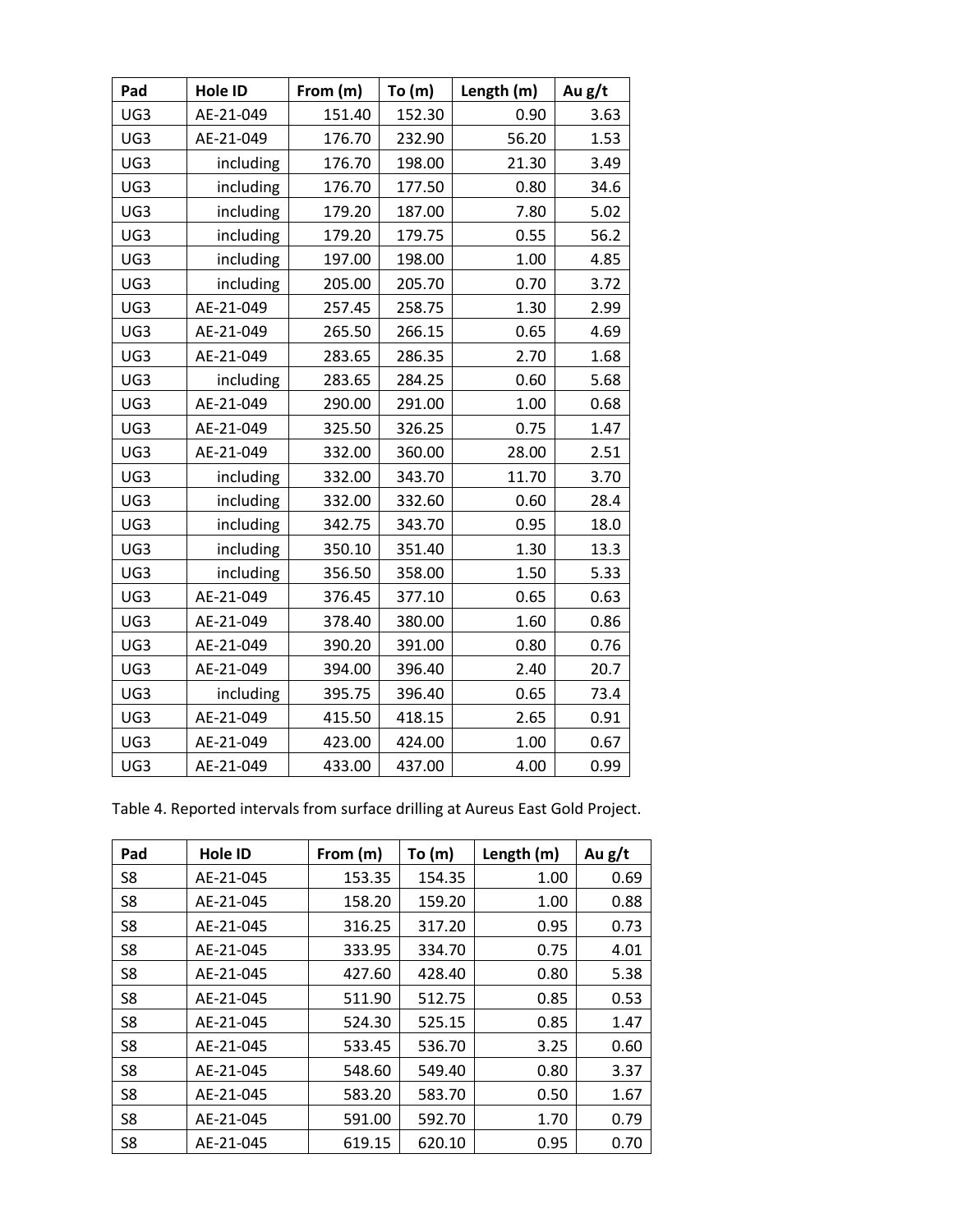| Pad    | Hole ID     | From (m) | To(m)  | Length (m) | Au g/t |
|--------|-------------|----------|--------|------------|--------|
| S8     | AE-21-045   | 633.35   | 634.30 | 0.95       | 1.06   |
|        |             |          |        |            |        |
| S9     | AE-21-048   | 102.40   | 103.15 | 0.75       | 4.78   |
| S9     | AE-21-048   | 147.50   | 148.15 | 0.65       | 0.53   |
| S9     | AE-21-048   | 180.10   | 180.90 | 0.80       | 2.12   |
| S9     | AE-21-048   | 207.85   | 208.80 | 0.95       | 10.5   |
| S9     | AE-21-048   | 256.00   | 257.60 | 1.60       | 0.69   |
| S9     | AE-21-048   | 307.55   | 308.55 | 1.00       | 0.54   |
| S9     | AE-21-048   | 335.80   | 337.55 | 1.75       | 2.83   |
| S9     | AE-21-048   | 350.25   | 351.10 | 0.85       | 1.34   |
| S9     | AE-21-048   | 362.60   | 363.60 | 1.00       | 1.58   |
| S9     | AE-21-048   | 370.25   | 373.00 | 2.75       | 0.52   |
| S9     | AE-21-048   | 403.20   | 404.10 | 0.90       | 37.5   |
| S9     | AE-21-048   | 410.50   | 414.00 | 3.50       | 0.69   |
| S9     | including   | 411.35   | 412.10 | 0.75       | 1.51   |
| S9     | AE-21-048   | 420.45   | 421.35 | 0.90       | 1.81   |
| S9     | AE-21-048   | 442.90   | 443.60 | 0.70       | 1.43   |
| S9     | AE-21-048   | 453.04   | 454.00 | 0.96       | 1.58   |
| S9     | AE-21-048   | 467.03   | 467.65 | 0.62       | 1.42   |
| S9     | AE-21-048   | 477.00   | 477.75 | 0.75       | 6.49   |
| S9     | AE-21-048   | 494.30   | 495.65 | 1.35       | 9.67   |
| S9     | including   | 495.10   | 495.65 | 0.55       | 21.3   |
| S9     | AE-21-048   | 523.95   | 524.55 | 0.60       | 0.69   |
| S9     | AE-21-048   | 537.90   | 539.60 | 1.70       | 1.12   |
|        |             |          |        |            |        |
| W      | AE-21-048W1 | 412.00   | 413.45 | 1.45       | 0.70   |
| W      | AE-21-048W1 | 414.00   | 415.00 | 1.00       | 0.87   |
| W      | AE-21-048W1 | 441.50   | 442.00 | 0.50       | 10.6   |
| W      | AE-21-048W1 | 485.00   | 492.50 | 7.50       | 0.50   |
| W      | including   | 485.50   | 486.00 | 0.50       | 1.86   |
| W      | AE-21-048W1 | 509.25   | 511.70 | 2.45       | 1.13   |
| W      | including   | 510.75   | 511.70 | 0.95       | 2.20   |
| W      | AE-21-048W1 | 529.00   | 530.00 | 1.00       | 0.76   |
| W      | AE-21-048W1 | 535.75   | 536.50 | 0.75       | 0.54   |
| W      | AE-21-048W1 | 550.60   | 551.60 | 1.00       | 0.73   |
|        |             |          |        |            |        |
| W      | AE-21-048W2 | 225.55   | 226.15 | 0.60       | 0.53   |
| W      | AE-21-048W2 | 230.70   | 231.50 | 0.80       | 1.65   |
| W      | AE-21-048W2 | 253.95   | 255.50 | 1.55       | 0.60   |
| W      | AE-21-048W2 | 266.00   | 266.60 | 0.60       | 0.82   |
| W<br>W | AE-21-048W2 | 297.75   | 298.50 | 0.75       | 1.87   |
|        | AE-21-048W2 | 344.00   | 345.00 | 1.00       | 0.57   |
| W      | AE-21-048W2 | 349.00   | 350.00 | 1.00       | 1.93   |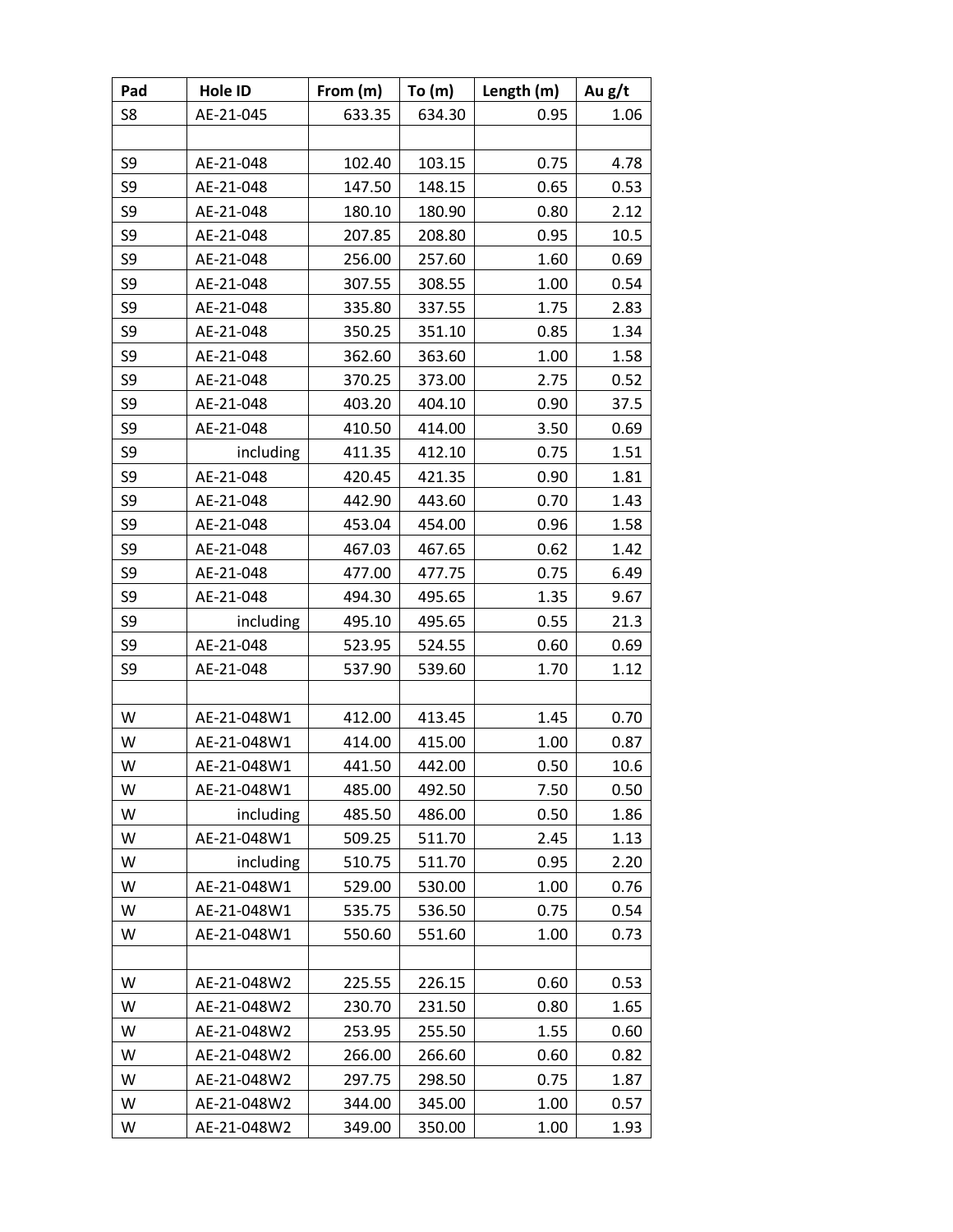| Pad | Hole ID     | From (m) | To (m) | Length (m) | Au $g/t$ |
|-----|-------------|----------|--------|------------|----------|
| w   | AE-21-048W2 | 386.95   | 387.70 | 0.75       | 3.41     |
| w   | AE-21-048W2 | 396.65   | 397.35 | 0.70       | 6.24     |
| w   | AE-21-048W2 | 423.90   | 424.80 | 0.90       | 2.53     |
| w   | AE-21-048W2 | 427.15   | 428.00 | 0.85       | 0.89     |
| w   | AE-21-048W2 | 440.20   | 440.75 | 0.55       | 4.76     |
| W   | AE-21-048W2 | 451.00   | 451.75 | 0.75       | 1.53     |
| w   | AE-21-048W2 | 455.80   | 456.50 | 0.70       | 2.93     |
| w   | AE-21-048W2 | 463.40   | 464.00 | 0.60       | 0.74     |
| w   | AE-21-048W2 | 481.55   | 484.40 | 2.85       | 5.40     |
| w   | including   | 483.60   | 484.40 | 0.80       | 17.2     |
| w   | AE-21-048W2 | 505.75   | 506.65 | 0.90       | 27.9     |

Note: Due to the folded geometry of the gold horizons the intervals may not represent true width.

#### **COVID-19 Precautions**

Aurelius has developed and implemented compliant precautions and procedures that are in line with guidelines for the Province of Nova Scotia. Protocols were put in place and are updated where necessary to ensure the safety of our employees, contractors and the communities in which we operate.

### **Qualified Person and Analytical Procedures**

Mr. Jeremy Niemi, P.Geo. and Vice President, Exploration of Aurelius and the Company's Qualified Person as defined by NI 43-101, has reviewed and approved the technical information in this release.

Individual drill core samples are labeled, placed in plastic sample bags and sealed. Groups of samples are then placed into durable rice bags and then shipped by courier for analyses to ALS Geochemistry, Moncton, New Brunswick. Sample preparation occurs at ALS in Moncton where samples are weighed, dried, crushing one kilogram to 70 percent less than two millimeters and then pulverized to create a one-kilogram sample with 85 percent less than seventy-five microns. Potential high-grade gold samples are sent for metallic screen fire assay and remaining material is assayed for 50-gram fire assay and samples grading more than 100 parts per million have a gravimetric finish performed. When visible gold is encountered the Company samples both halves of the core. The remaining coarse reject portions of the samples remain in storage if further work or verification is needed. The Company inserted control samples (accredited gold standards, blanks and duplicates) at least every 20 samples and monitors the control samples inserted by ALS.

## **About Aurelius**

Aurelius is a well-positioned gold exploration company focused on advancing its recently acquired and renamed Aureus Gold Properties, including Aureus East and West, the Tangier Gold Project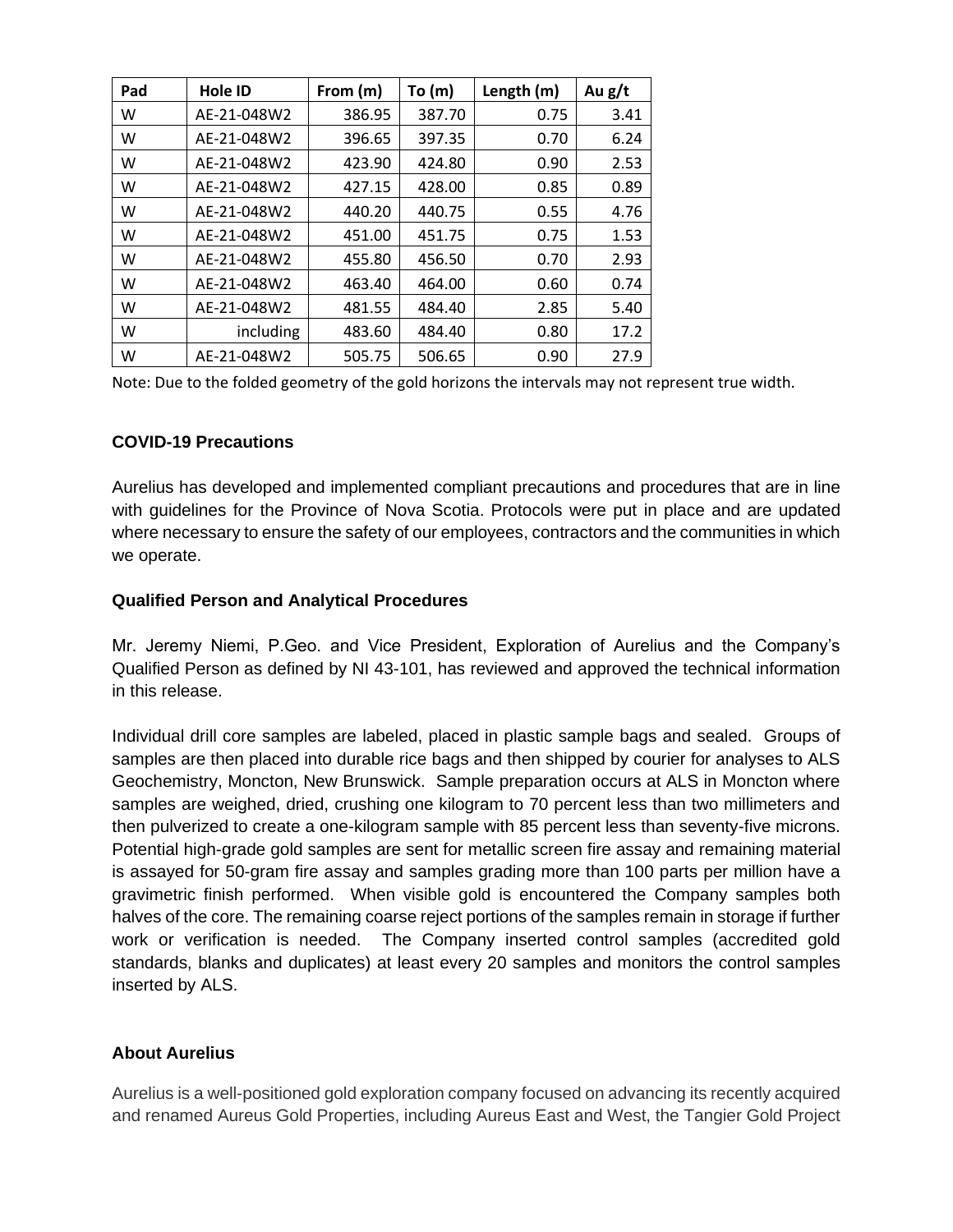and the Forest Hill Gold Project located in Nova Scotia and described in detail in the Company's press release of November 18, 2019.

Aurelius is also focused on advancing two district-scale gold projects in the Abitibi Greenstone Belt in Ontario, Canada, one of the world's most prolific mining districts; the 968-hectare Mikwam Property, in the Burntbush area on the Casa Berardi trend and the 12,425-hectare Lipton Property, on the Lower Detour Trend.

The Company has a management team with experience in all facets of the mineral exploration and mining industry who will be considering additional acquisitions of advanced staged opportunities in Nova Scotia, the Abitibi and other proven mining districts.

On Behalf of the Board **AURELIUS MINERALS INC.**

*For further information please contact:*

**Aurelius Minerals Inc.** Mark N.J. Ashcroft, P.Eng., President and CEO info@aureliusminerals.com Tel.: (416) 304-9095 www.aureliusminerals.com

*Neither TSX Venture Exchange nor its Regulation Services Provider (as that term is defined in the policies of the TSX Venture Exchange) accepts responsibility for the adequacy or accuracy of this release.*

# **Cautionary Note Regarding Forward-Looking Information**

*This news release contains "forward-looking information" under the provisions of applicable Canadian securities legislation, concerning the business, operations and financial performance and condition of Aurelius. All statements in this press release, other than statements of historical*  fact, are "forward-looking information" with respect to Aurelius within the meaning of applicable *securities laws, including statements with respect to the Company's planned drilling and exploration activities, the anticipated benefits of the Acquisition and the development of the Aureus Gold Properties, the future price of gold, the estimation of Mineral Resources, the realization of Mineral Resource estimates, success of exploration activities, permitting time*  lines, currency exchange rate fluctuations, requirements for additional capital, government *regulation of mining operations, environmental risks, unanticipated reclamation expenses, title disputes or claims and limitations on insurance coverage. Generally, this forward-looking information can be identified by the use of forward-looking terminology such as "plans", "expects" , "is expected", "budget", "scheduled", "estimates", "forecasts", "intends", "anticipates" , "believes", or variations or comparable language of such words and phrases or statements that certain actions, events or results "may", "could", "would", "should", "might" or "will be taken", "occur" or "be achieved" or the negative connotation thereof. Forward-looking information is necessarily based upon a number of factors and assumptions that, if untrue, could cause the actual results, performances or achievements of Aurelius to be materially different*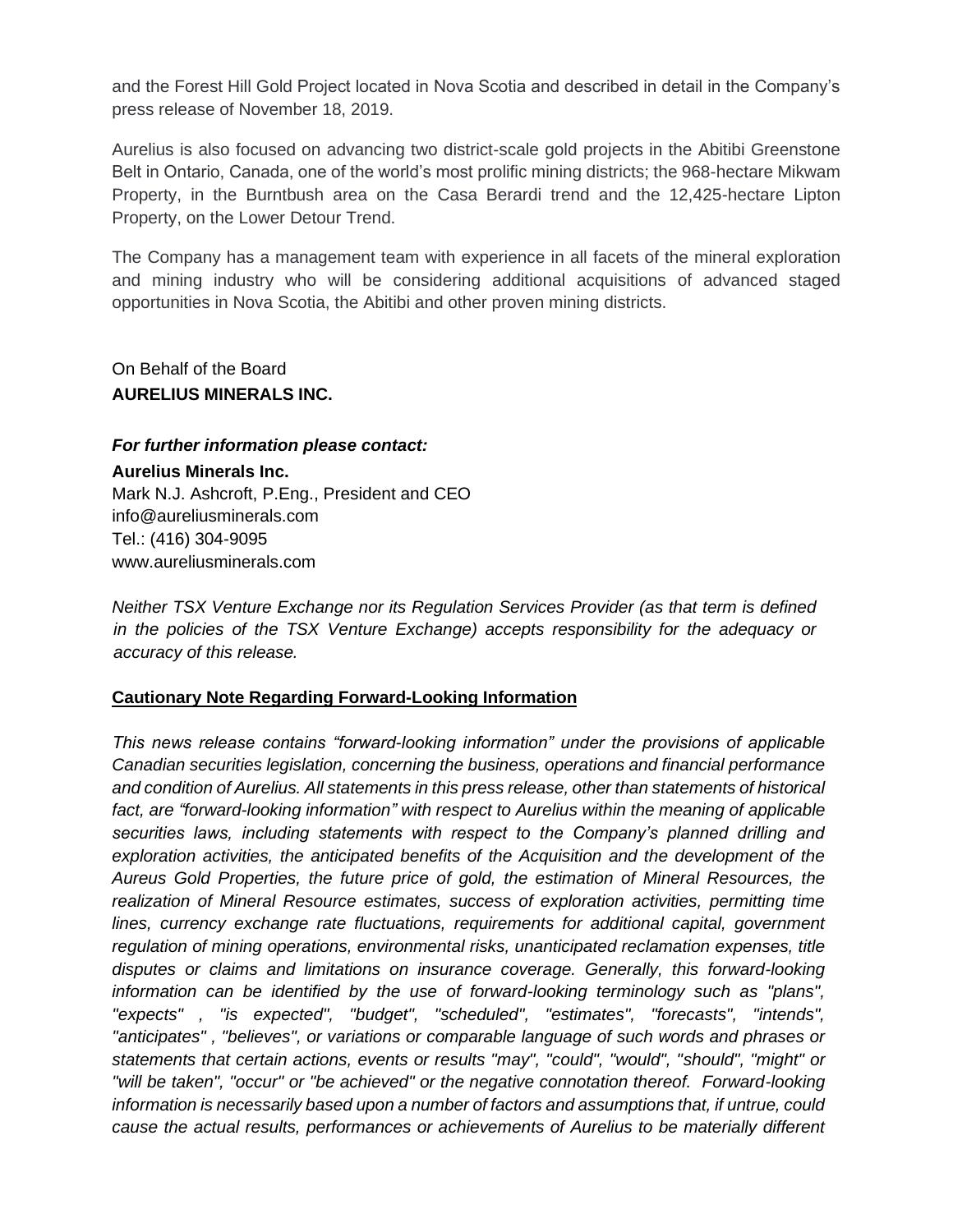*from future results, performances or achievements expressed or implied by such statements. Such statements and information are based on numerous assumptions regarding present and future business strategies and the environment in which Aurelius will operate in the future, including the price of gold, anticipated costs and ability to achieve goals.* 

*Certain important factors that could cause actual results, performances or achievements to differ materially from those in the forward-looking information include, among others, gold price volatility, mining operational and development risks, litigation risks, regulatory restrictions (including environmental regulatory restrictions and liability), changes in national and local government legislation, taxation, controls or regulations and/or change in the administration of*  laws, policies and practices, expropriation or nationalization of property and political or *economic developments in Canada, delays, suspension and technical challenges associated with projects, higher prices for fuel, steel, power, labour and other consumables, currency fluctuations, the speculative nature of gold exploration, the global economic climate, dilution, share price volatility, competition, loss of key employees, additional funding requirements and defective title to mineral claims or property. Although Aurelius believes its expectations are based upon reasonable assumptions and has attempted to identify important factors that could cause actual actions, events or results to differ materially from those described in forwardlooking information, there may be other factors that cause actions, events or results not to be as anticipated, estimated or intended. Mineral Resources are not Mineral Reserves and do not have demonstrated economic viability. There is no certainty that all or any part of the Mineral Resources will be converted to Mineral Reserves. Inferred Mineral Resources are based on limited drilling which suggests the greatest uncertainty for a resource estimate and that geological continuity is only implied. Additional drilling will be required to verify geological and mineralization continuity and it is reasonable that most of the Inferred Mineral resources could be upgraded to Indicated Mineral Resources.*

*The Company provides forward-looking information for the purpose of conveying information about current expectations and plans relating to the future and readers are cautioned that such statements may not be appropriate for other purposes. By its nature, this information is subject to known and unknown risks, uncertainties and other important factors that may cause the actual results, level of activity, performance or achievements of Aurelius to be materially different from those expressed or implied by such forward-looking statements, including but not limited to: risks related to difficulties in executing exploration programs at the Mikwam, Lipton and Aureus Gold Properties on the Company's proposed schedules and within its cost and scheduling estimates, whether due to weather conditions, availability or interruption of power supply, mechanical equipment performance problems, natural disasters or pandemics in the areas where it operates, the integration of acquisition; risks related to current global financial conditions including market reaction to the coronavirus outbreak; competition within the industry; actual results of current exploration activities; environmental risks; changes in project parameters as plans continue to be refined; future price of gold; failure of plant, equipment or processes to operate as anticipated; mine development and operating risks; accidents, labour disputes and other risks of the mining industry; delays in obtaining approvals or financing; risks related to indebtedness and the service of such indebtedness, as well as those factors, risks and uncertainties identified and reported in Aurelius' public filings under Aurelius' SEDAR profile at www.sedar.com. Although Aurelius has attempted to identify important factors that could cause actual actions, events or results to differ materially from those described in forward-*